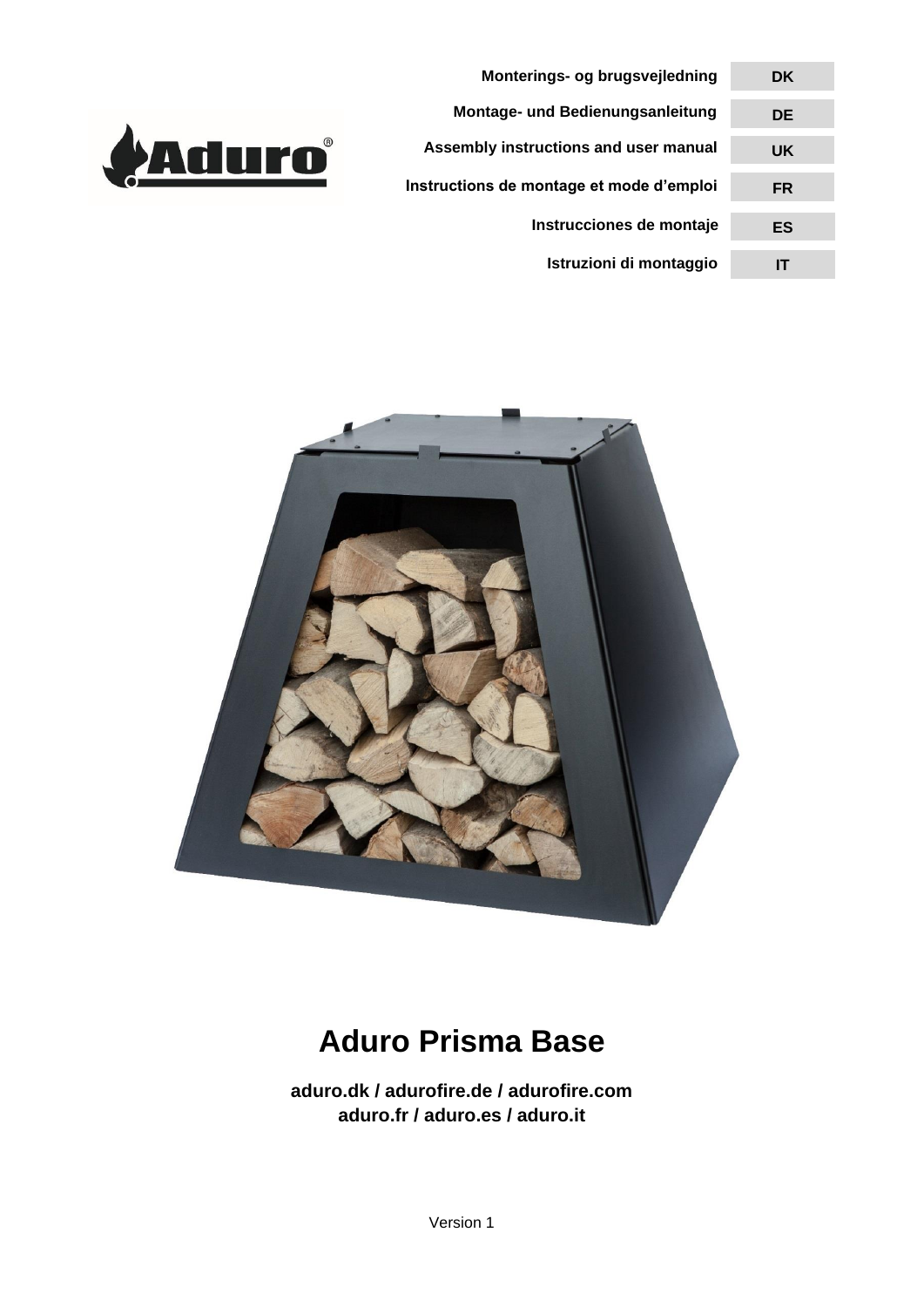# **Tillykke med din nye Aduro Prisma Base til Aduro Prisma Pizzaovn!**

Aduro Prisma Base er designet af den prisbelønnede danske designer Torben Madsen. For at sikre perfekt arbejdshøjde, når pizzaerne skal bages, har Torben Madsen designet Aduro Prisma Base, der hæver pizzaovnen fra jorden. Samtidig giver basen mulighed for dekorativ opbevaring af brænde.

Aduro Prisma Base, sort, er fra fabrikken behandlet med en varmebestandig lak med "semi" korrosions beskyttende egenskaber. I forbindelse med montering, håndtering og løbende brug af basen kan der forekomme brud på lakken. Derfor medfølger der en reparationslak, som benyttes til reparation af disse skader. Lakken påføres i et tyndt lag på en ren og tør overflade og hærder op i forbindelse med opvarmning af emnet.



**Hvis der påføres for tykt et lag lak, er der risiko for, at lakken bobler op, når den bliver varm. Brug ikke lakken i forbindelse med åben ild.**

### **Reklamationsret og garanti**

I henhold til købeloven gælder reklamationsretten i to år fra købsdato af Aduro Prisma Base. Købskvittering med dato gælder som bevis. Reklamationsretten dækker ikke skader forårsaget af forkert installation og brug af basen. Brud på lakken er ikke omfattet af garantien.

#### **Specifikationer**

**Materiale**: Sort kvalitetsstål **Mål (HxBxD):** 59,3 x 71,3 x 71,3 cm **Vægt**: 23 kg

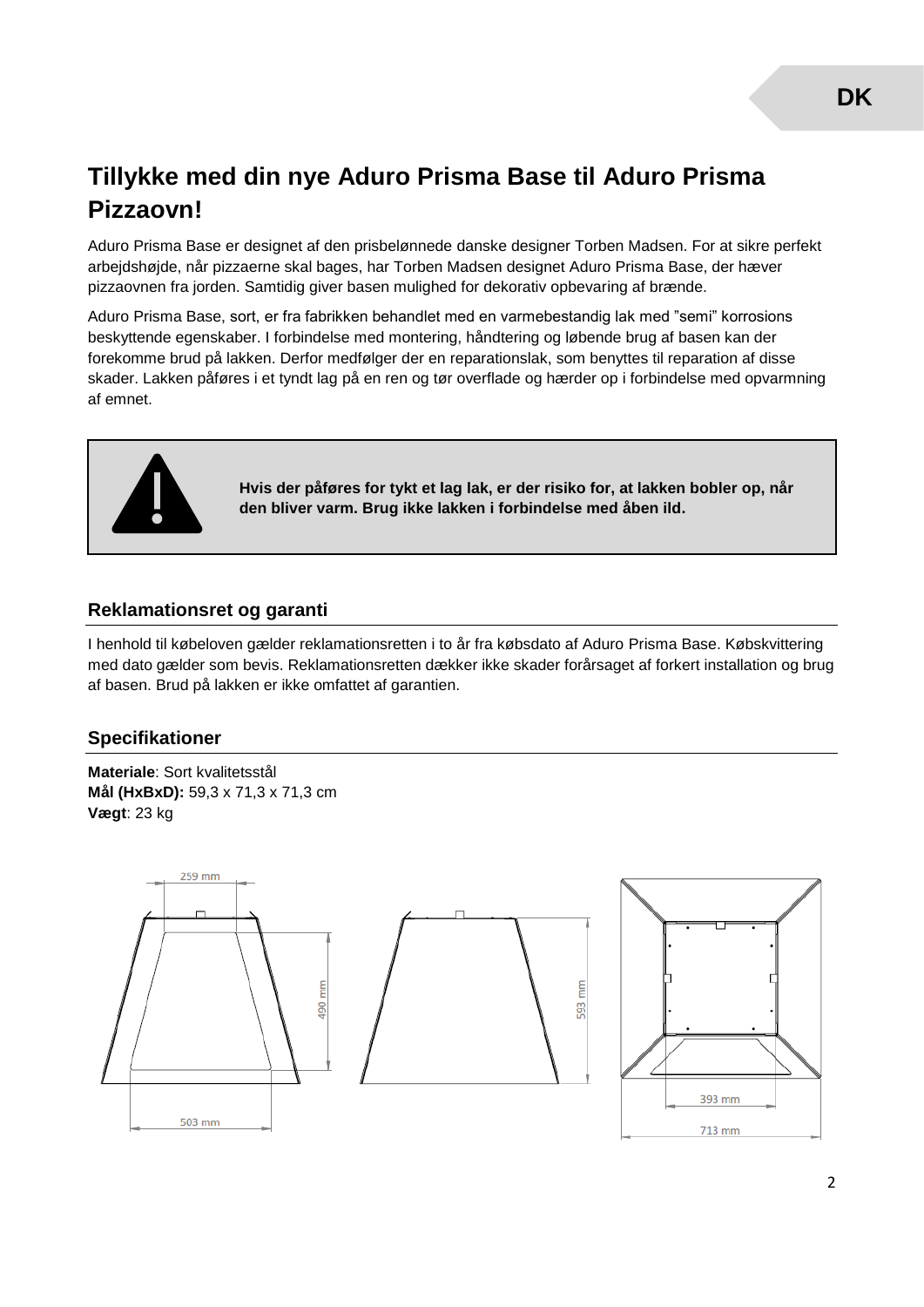# **Herzlichen Glückwunsch zu Ihrem neuen Aduro Prisma Basisholzfach für den Aduro Prisma Pizzaofen**

Das Basisholzfach wurde von dem preisgekrönten dänischen Designer Torben Madsen entworfen. Um eine einwandfreie Arbeitshöhe zu gewährleisten, wenn der Pizzaofen in Betrieb ist, hat Torben Madsen das Aduro Prisma Basisholzfach so entworft, dass der Pizzaofen angehoben über dem Boden bedient werden kann. Gleichzeitig bietet es die Möglichkeit zur dekorativen Lagerung von Brennholz.

Das Aduro Prisma Basisholzfach, schwarz, hat eine wärmebeständige Lack-Beschichtung. Durch Montage und Gebrauch kann es jedoch bei dem Basisholzfach zu Lackschäden kommen. Deshalb ist im Lieferumfang auch eine Flasche Reparations-Lack enthalten. Damit lassen sich etwaige Lackschäden leicht entfernen. Der Lack muss dünn auf eine trockene und saubere Oberfläche aufgetragen und dann durch Nutzung des Basisholzfaches eingebrannt werden.



**Wenn der Lack zu dick aufgetragen wird, entstehen Blasen, und der Lack löst sich ab. Niemals Lack bei offenem Feuer nutzen.**

### **Reklamationsfrist und Garantie**

Im Rahmen des Verkaufsgesetzes gilt eine zweijährige Garantie ab Kaufdatum auf das Aduro Basisholzfach. Der datierte Kassenbon zählt als Beleg. Die Garantie gilt nicht für Schäden, welche durch die unsachgemäße Installation und den unsachgemäßen Gebrauch hervorgerufen wurden. Lackschäden sind nicht im Garantieumfang enthalten.

### **Technische Daten**

**Material:** Qualitätsstahl, schwarz **Größe (HxBxT):** 59,3 x 71,3 x 71,3 cm **Gewicht:** 23 kg

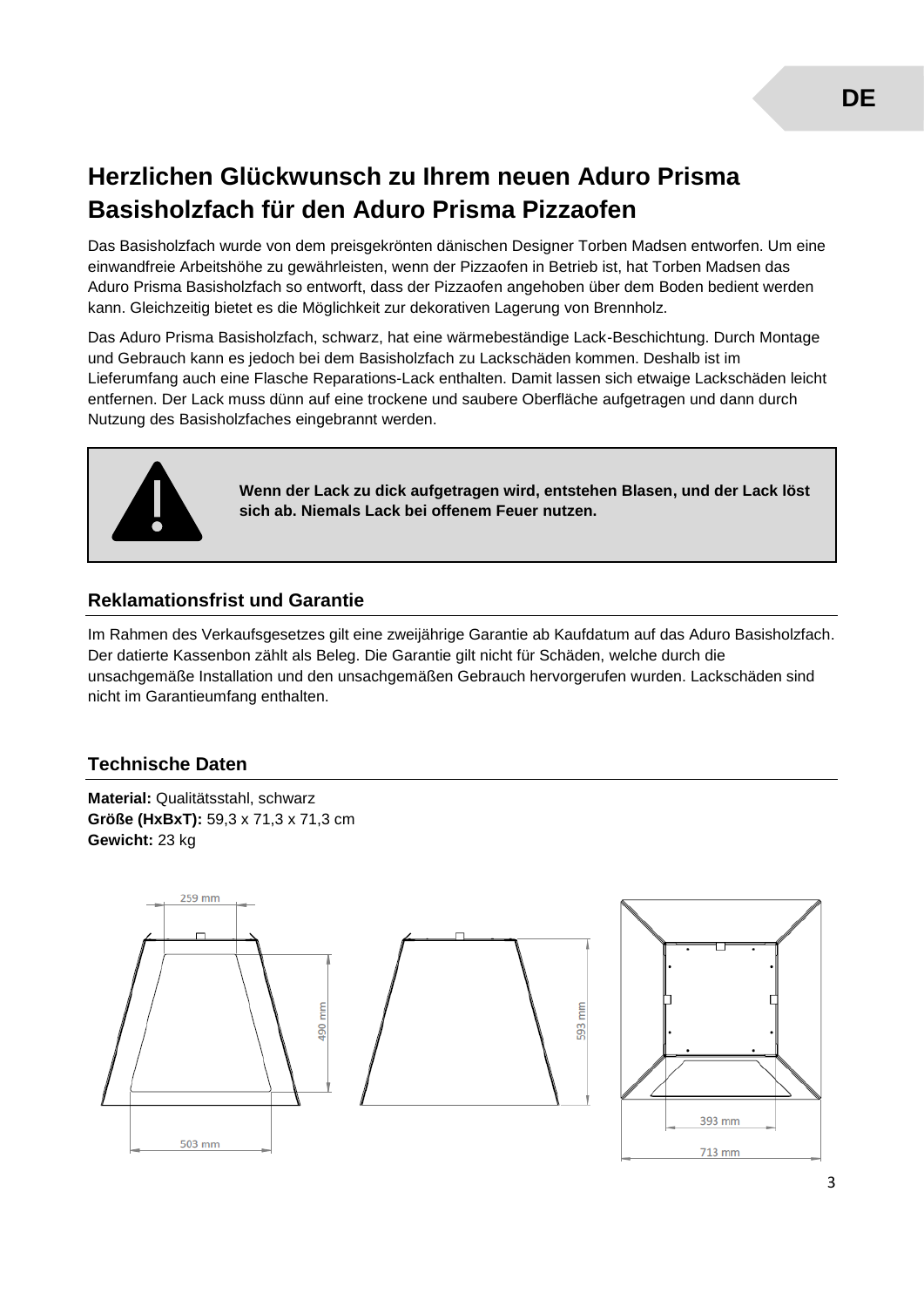# **Congratulations on your new Aduro Prisma Base for your Aduro Prisma Pizza Oven!**

Aduro Prisma Base is designed by the award-winning Danish designer Torben Madsen. To ensure good working conditions when the pizzas are baking, Torben Madsen has designed Aduro Prisma Base which lifts up the pizza oven from the ground. At the same time, it's possible to store firewood underneath the oven in a decorative way.

The Aduro Prisma Base, black, comes as a standard with a semi-corrosion resistant paint. During assembly, transportation, or regular use, the paint could get lightly scratched or damaged. For this reason, we supply a repair spray that can be used to restore the paint on the base. Apply a thin layer of paint by spraying directly on a clean and dry surface. The heat from the combustion will activate the paint, making it harder and more resistant to scratches or damage.



**If paint is applied excessively some bubbles may form under the surface of the base. Do not use the repair spray in presence of open flames.**

#### **Warranty**

According to the purchasing law, the warranty is valid for two years from the day of purchase of the Aduro Prisma Base. The receipt is your proof of purchase. The warranty does not cover damages caused by wrong installation or wrong use of the base nor damage to the paint.

#### **Specifications**

**Material:** Black quality steel **Measurements (HxWxD):** 59,3 x 71,3 x 71,3 cm **Weight:** 23 kg

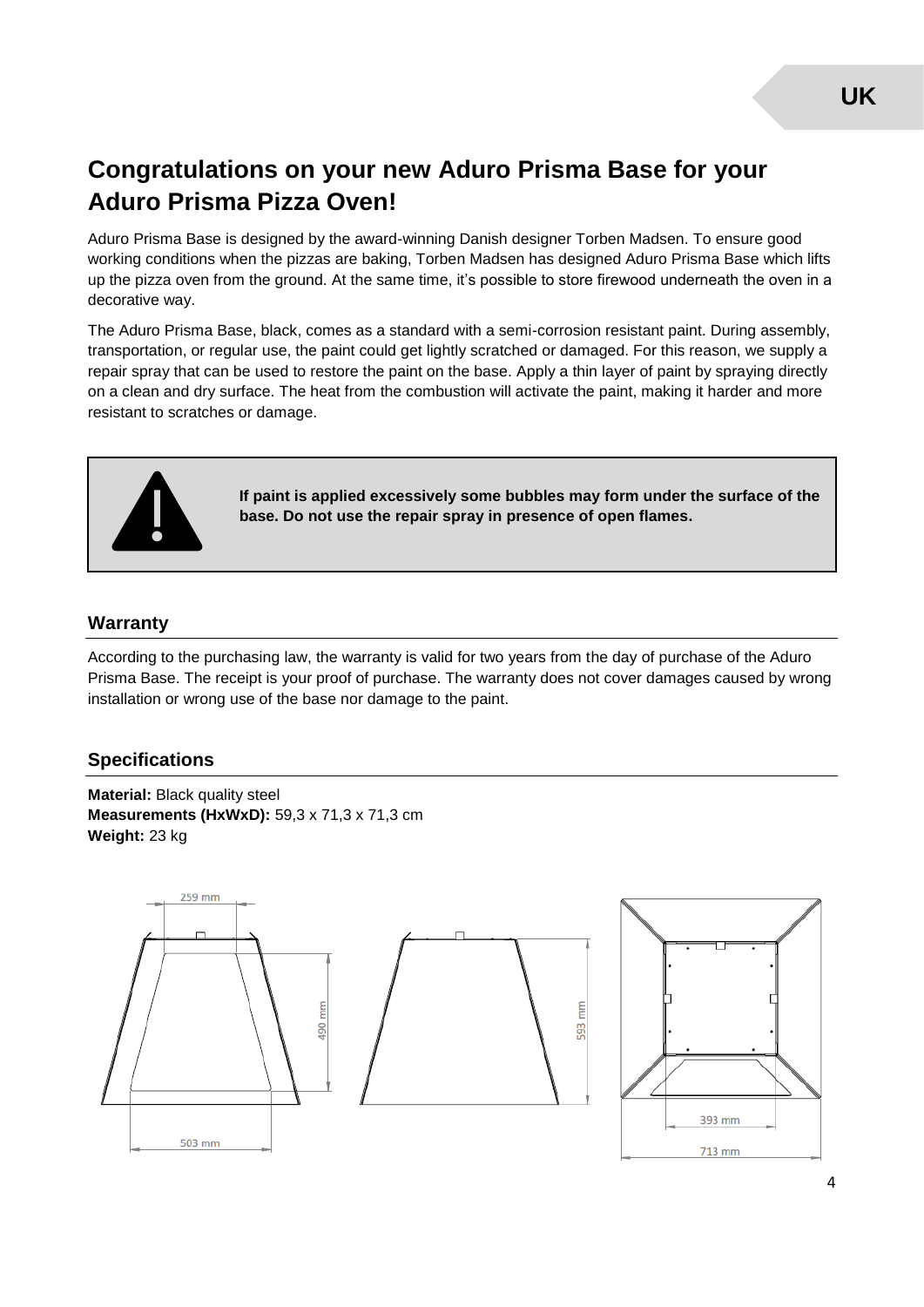### **Félicitations pour l'achat de votre nouvelle base pour four à pizza Aduro Prisma**

Le support Base Aduro Prisma a été conçu par le designer danois et primé, Torben Madsen. Le designer a élaboré la Base Aduro Prisma afin que le four à pizza atteigne une hauteur parfaite. De plus, ce support permet de stocker le bois de façon esthétique.

La Base Aduro Prisma est recouverte d'une peinture noire anti-corrosion. Pendant l'assemblage ou le transport du produit, il se peut que la peinture soit légèrement éraflée ou endommagée. C'est pour cette raison que nous fournissons une bombe de Spray Rénovateur qui permet de restaurer la peinture sur le produit. Appliquez une fine couche de peinture en vous assurant que la surface de l'appareil soit propre et sèche. La chaleur produite durant la combustion durcira la peinture et la rendra plus résistante.



**Si la peinture est appliquée en quantité excessive, par exemple, en une couche épaisse en une seule fois, des bulles pourront se former sur la surface du produit. N'utilisez pas le spray rénovateur à proximité de flammes.**

### **Garantie et réclamations**

La garantie est valable deux ans à compter de la date d'achat de la Base Aduro Prisma, la facture sur laquelle figure la date d'achat fait foi. La garantie ne couvre ni les dommages causés par une mauvaise installation ou un mauvais usage de la Base Aduro Prisma, ni les dommages causés à la peinture.

### **Spécifications techniques**

**Matériau :** Acier noir de haute qualité **Dimensions (HxLxP):** 59,3 x 71,3 x 71,3 cm **Poids :** 23 kg

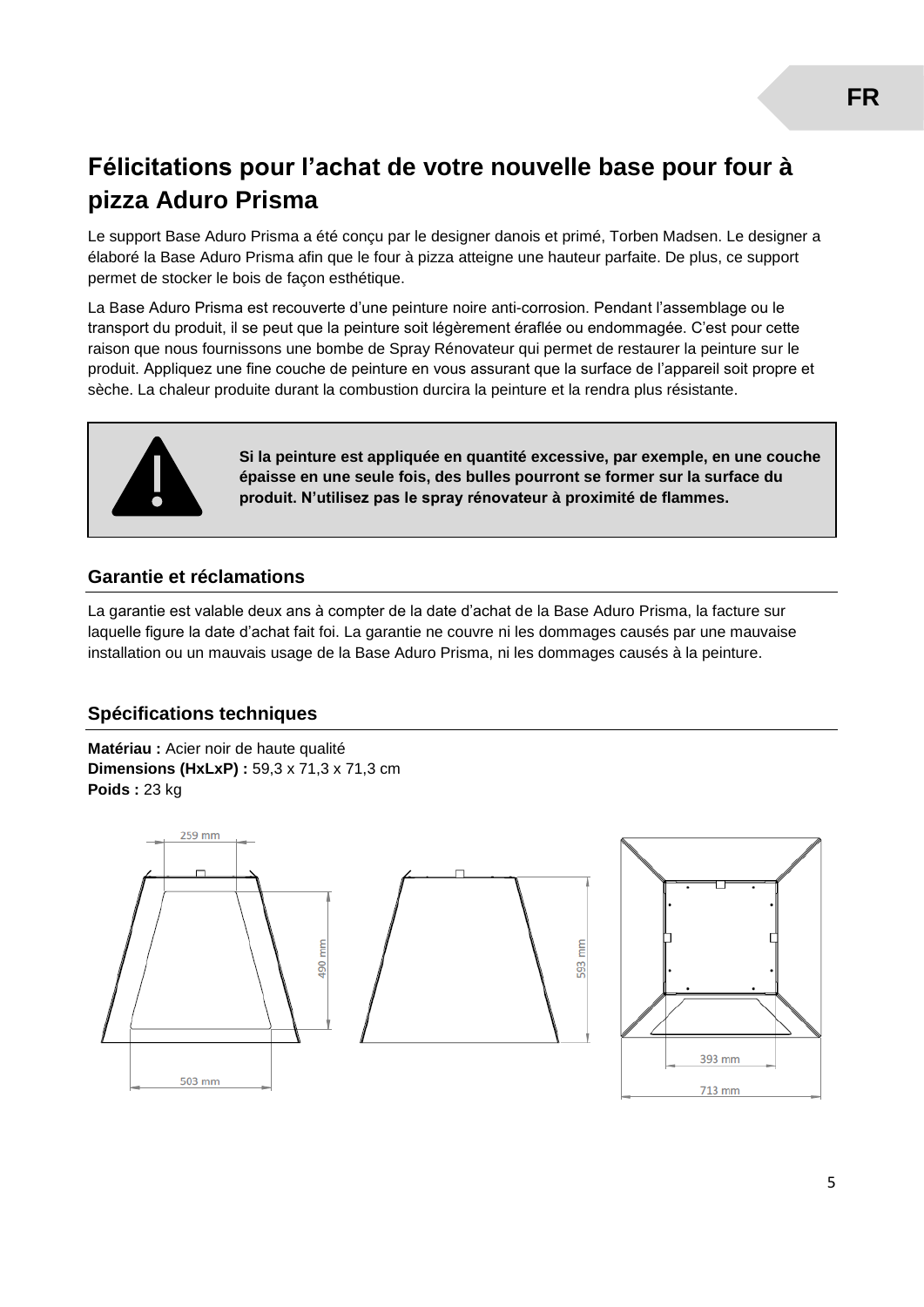### **Felicidades por su nueva Base para el horno de pizzas Aduro Prisma!**

La base para el horno de pizzas Aduro prisma ha sido diseñada por el premiado diseñador danés Torben Madsen. La base le permitirá cocinar más fácilmente sus pizzas. Torben Madsen ha diseñado la base de la Aduro Prisma para elevar el horno. La base permite almacenar la leña de una forma decorativa.

La Aduro Prisma Base negra, está protegida con una pintura anticorrosión. La pintura puede sufrir daños durante el montaje y transporte. Para reparar los posibles desperfectos, encontrará un spray renovador que dejará la superficie dañada como nueva. Aplique una fina capa de pintura con el spray en la superficie limpia y seca. El calor de la combustión va a activar la pintura, haciéndola más fuerte y resistente a los arañazos.



**Si aplica demasiadas capas de pintura, pueden aparecer burbujas. No use el spray renovador cuando haya llamas. Usar sólo sobre una base fría.**

### **Garantia**

En cumplimiento con la normativa danesa, la garantía cubre 2 años a partir de la fecha de compra de su base Aduro Prisma. Los daños en la pintura no están cubiertos por la garantía. El ticket de compra es la prueba de compra. La garantía no cubre los daños causados por una mala instalación o un mal uso de la base Aduro Prisma.

### **Especificaciones**

**Materiales:** Acero negro de calidad **Medidas (AxAxP):** 59,3 x 71,3 x 71,3 cm **Peso:** 23 kg

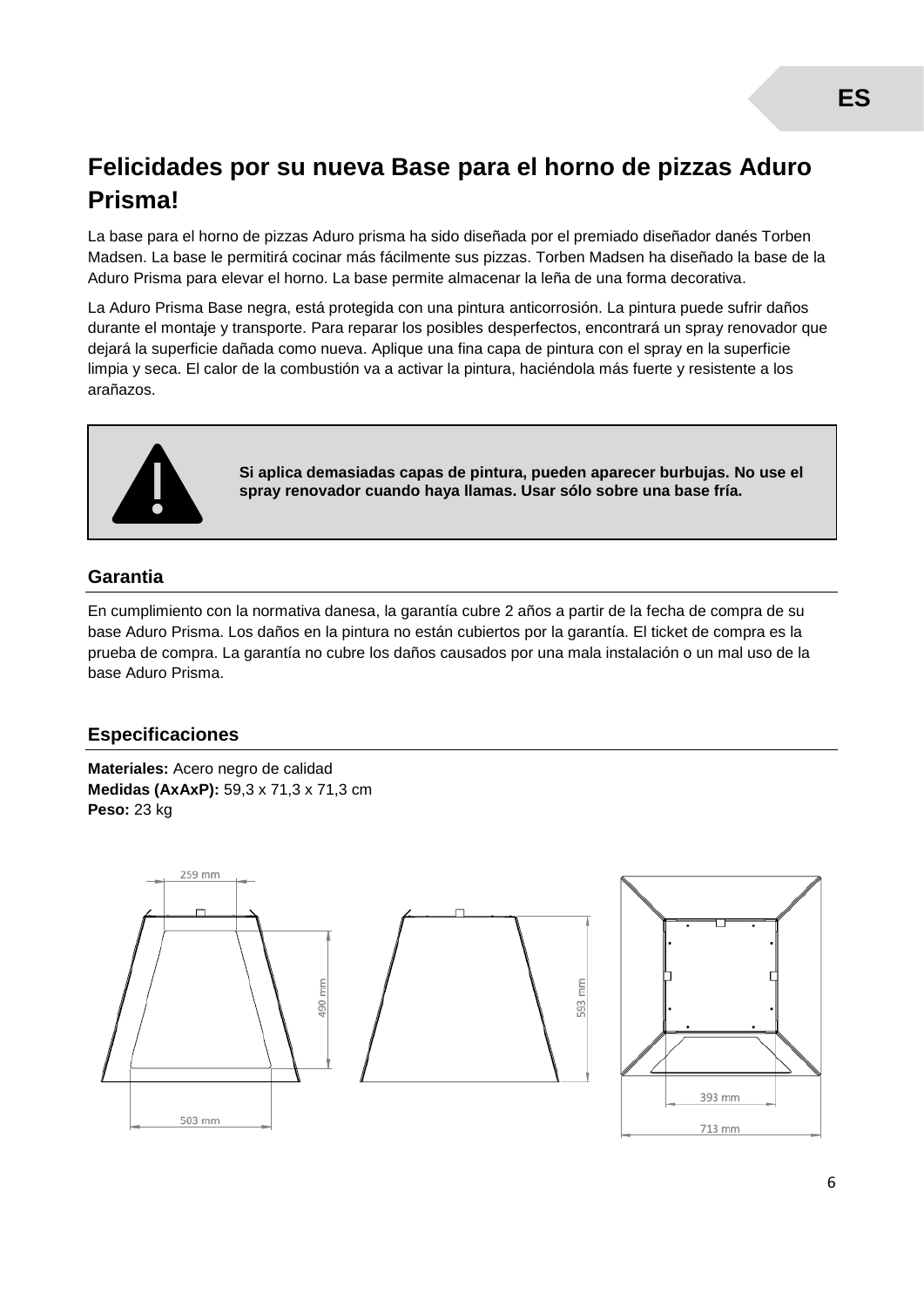### **Grazie per avere scelto Aduro Prisma Base!**

Per un utilizzo comodo e professionale, Torben Madsen ha creato "Aduro Prisma Base" una base con funzione portalegna che solleva il forno ad un altezza ideale.

Aduro Prisma Base, in versione nera, presenta di serie un rivestimento in vernice nera semi impermeabile.Durante l'assemblaggio o il trasporto, il rivestimento potrebbe graffiarsi o danneggiarsi. Per questa ragione il camino per esterni é fornito di serie di una bomboletta spray per la riparazione del rivestimento danneggiato. Modo d'uso: Applicare un sottile strato di vernice spruzzando direttamente sulla superficie pulita ed asciutta del camino. Puó essere necessario applicare piú strati per ottenere un risultato omogeneo. Il calore sprigionato dalla combustione attiverá la vernice, rendendo rivestimento piú resistente a graffi e danni.



**Attendere che la mano di vernice precedente sia asciutta prima di applicare la mano successiva. Se le mani sono troppo spesse potrebbero formarsi delle bolle durante l'attivazione della vernice. Utilizzare lo spray solo a stufa spenta e fredda. Non utilizzare in presenza di fiamme vive.**

### **Garanzia**

In accordo alle leggi vigenti, la garanzia é valida per i primi due anni dalla data di acquisto. La ricevuta costituisce prova di acquisto. La garanzia non copre danni causati da installazione o utilizzo errato del prodotto. Il rivestimento in vernice é escluso dalla garanzia del prodotto.

### **Specifiche tecniche**

**Materiale:** Acciaio, colore nero. **Dimensioni (AxLxP):** 59,3 x 71,3 x 71,3 cm **Peso:** 23 kg

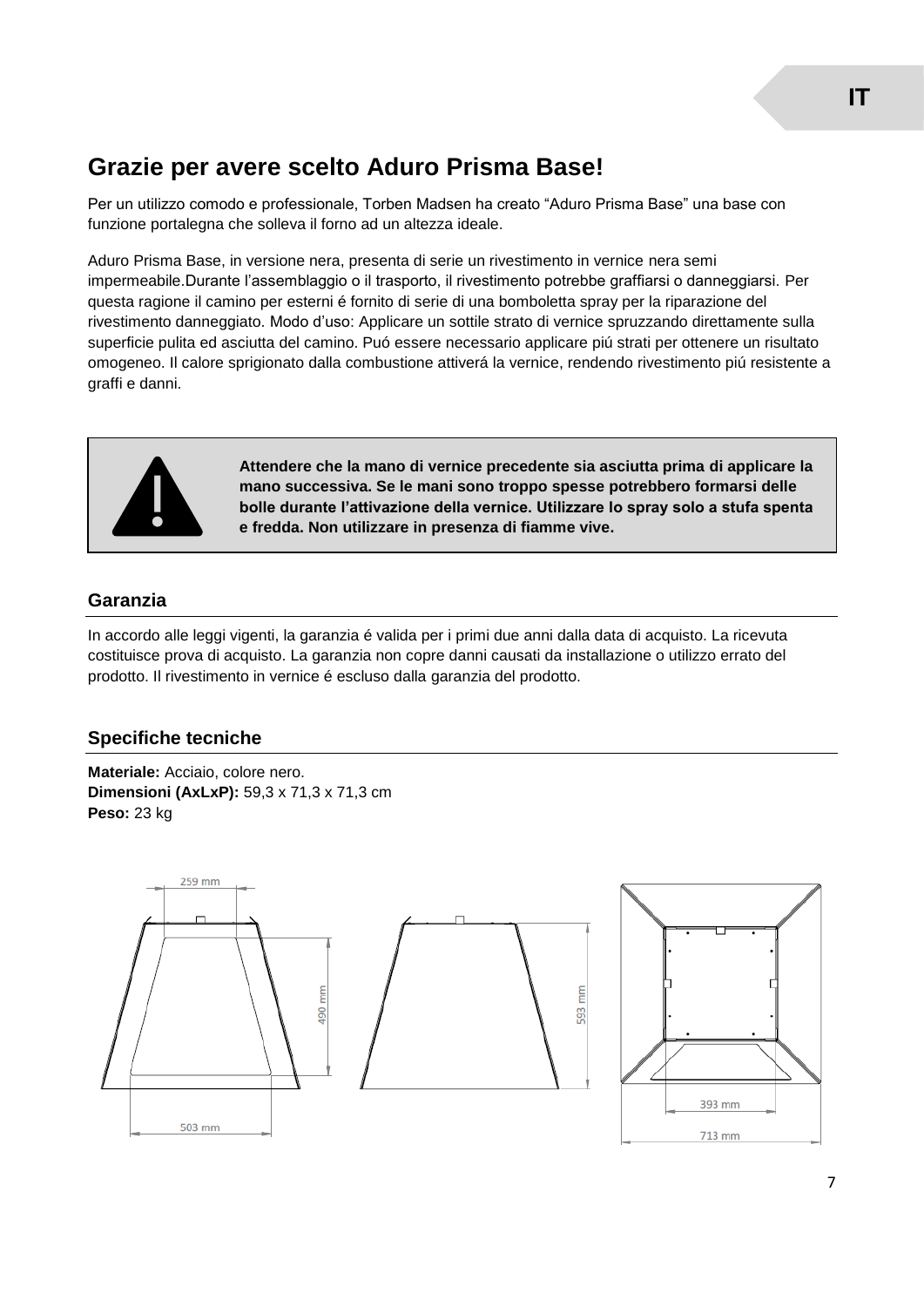